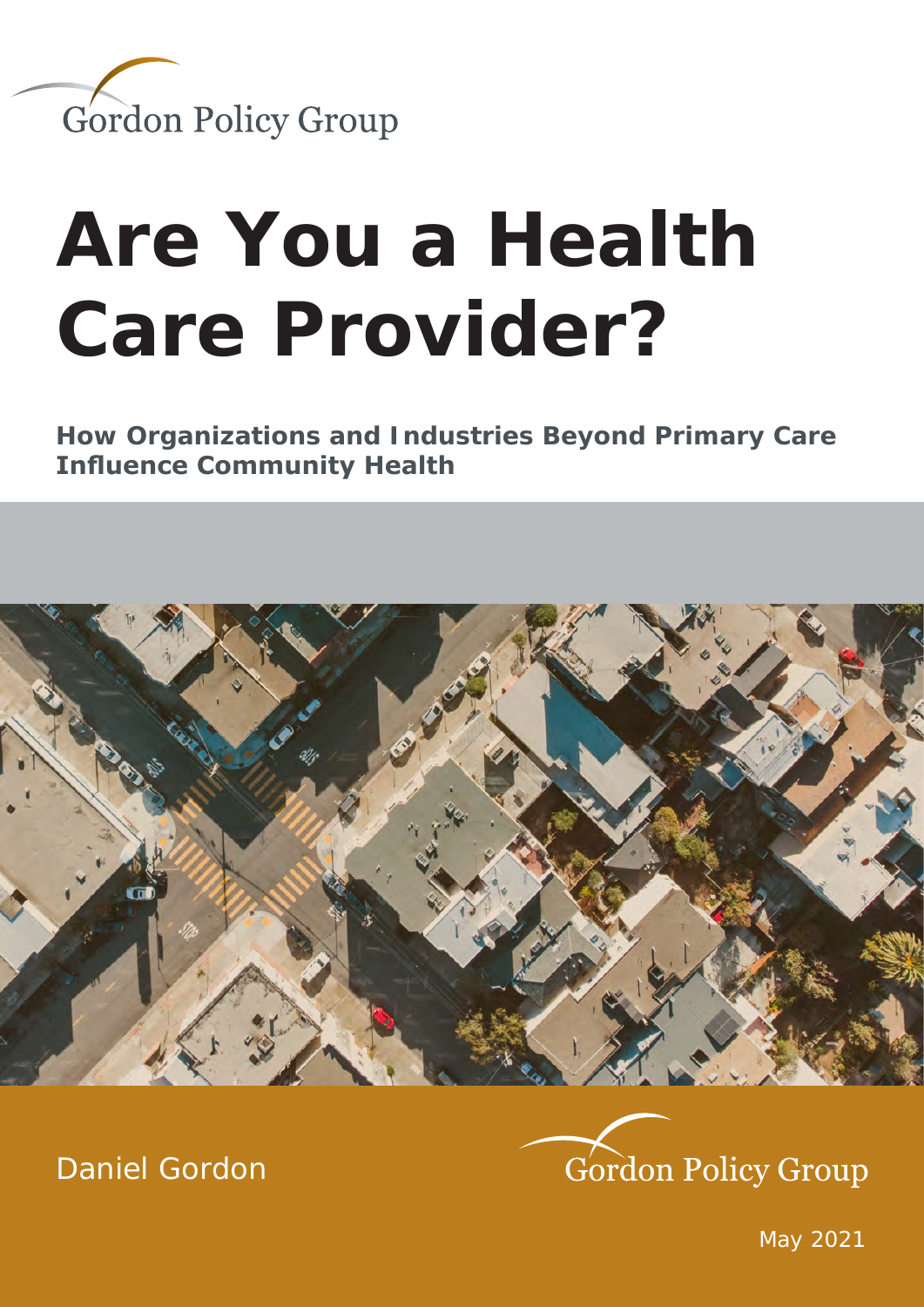#### What is **Health Care?**

Most people think of health care as synonymous to medical treatment delivered by primary care providers. Registered nurses, doctors, or pharmacists are broadly recognized as participants within the health care industry. But would it be helpful to look at health care as not just products and services delivered by primary care providers, but as a broader topic which encompasses both medical care and the many other health influencing factors?

#### Medical care only accounts for 10 to 20 percent of health outcomes<sup>1</sup>

This presents a critical need to address the social determinants and nontraditional health care "providers" that account for the other 80 to 90 percent. These nontraditional providers contribute to the overall well-being of community members. These include easily identifiable industries like real estate and education, but also less acknowledged participants like energy production, economic anchors, and faithbased organizations. Examining health care from this broader perspective will help us understand current progress and how nontraditional providers can further contribute to healthier communities.

#### **Real Estate**: Building Healthier Communities

The real estate industry navigates issues that directly impact the daily lives of community members such as the cost and quality of residential housing. Ensuring access to affordable housing is a crucial part of building a healthy

and prosperous community. The financial strain caused by shortages of affordable housing often force families to choose between necessities.

Families with difficulty paying utility bills, mortgage, or rent are less likely to seek routine healthcare and more likely to postpone treatments and refuse emergency room service.<sup>2</sup>

Beyond housing, real estate developers have a large impact on the health of a community through determining the density and types of commercial development. In 2007, while Baltimore City was revising building code for the upcoming years, Bloomberg School of Public Health students and other researchers conducted a health impact assessment for the proposed changes. Among the changes, an issue stood out—the poorest neighborhoods in the city also had the highest density of liquor stores. As we know, there is a relationship between high liquor store density and higher rates of violent crime and poor health outcomes.3 Thus, in 2017 with a collaborative effort from real estate developers and other local participants, Baltimore City Council approved new zoning rules that are estimated to reduced violent crime, as well as poor health outcomes in low-income communities.4 Understanding how real estate development influences health can help us continue progress on improving the safety and wellbeing of communities.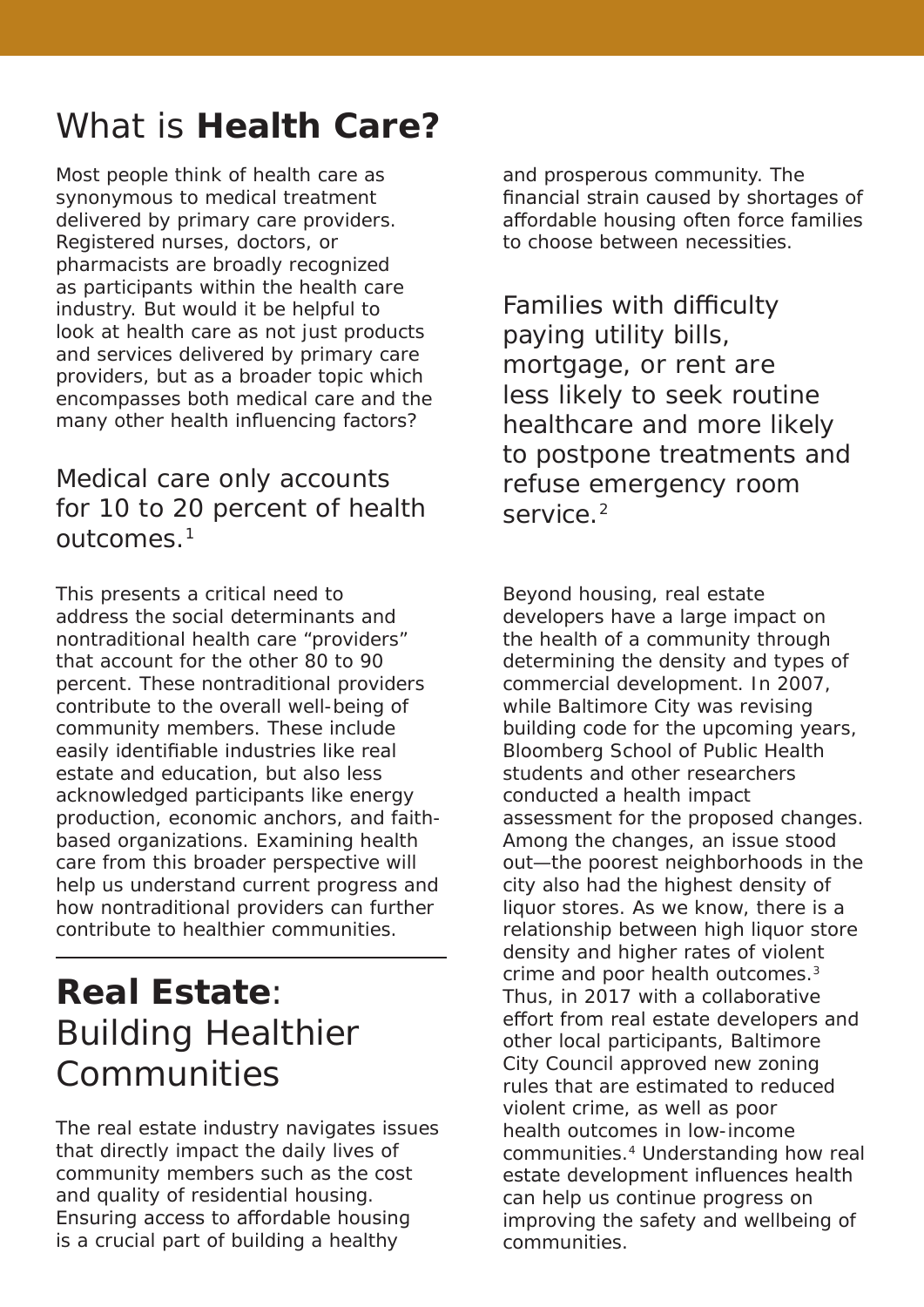

#### **Education** and Promoting Healthy Lifestyles

Education is easily recognized as having an impact on health, but the level of influence school has on young people's wellbeing is often understated.

95 percent of young people spend about 6 hours of every weekday in school—nearly one fourth of their lives from the ages of 5 to 17.5

This presents schools with an important role of promoting health and safety during a critical period of development, as well as establishing lifelong patterns of good health.

Schools and the broader healthcare system are doing a lot of work to leverage the opportunity educators have to positively influence the health of kids and adolescents. Programs like CDC Healthy Schools are helping states, school systems, communities, and national partners engage in their role of preventing chronic disease and promoting the health and wellbeing of young people in schools.<sup>6</sup> Membership Organizations like School-Based Health Alliance are supporting an education-healthcare partnership by promoting school-based health centers, primary care clinics based on U.S. school campuses with an emphasis on prevention and early intervention.7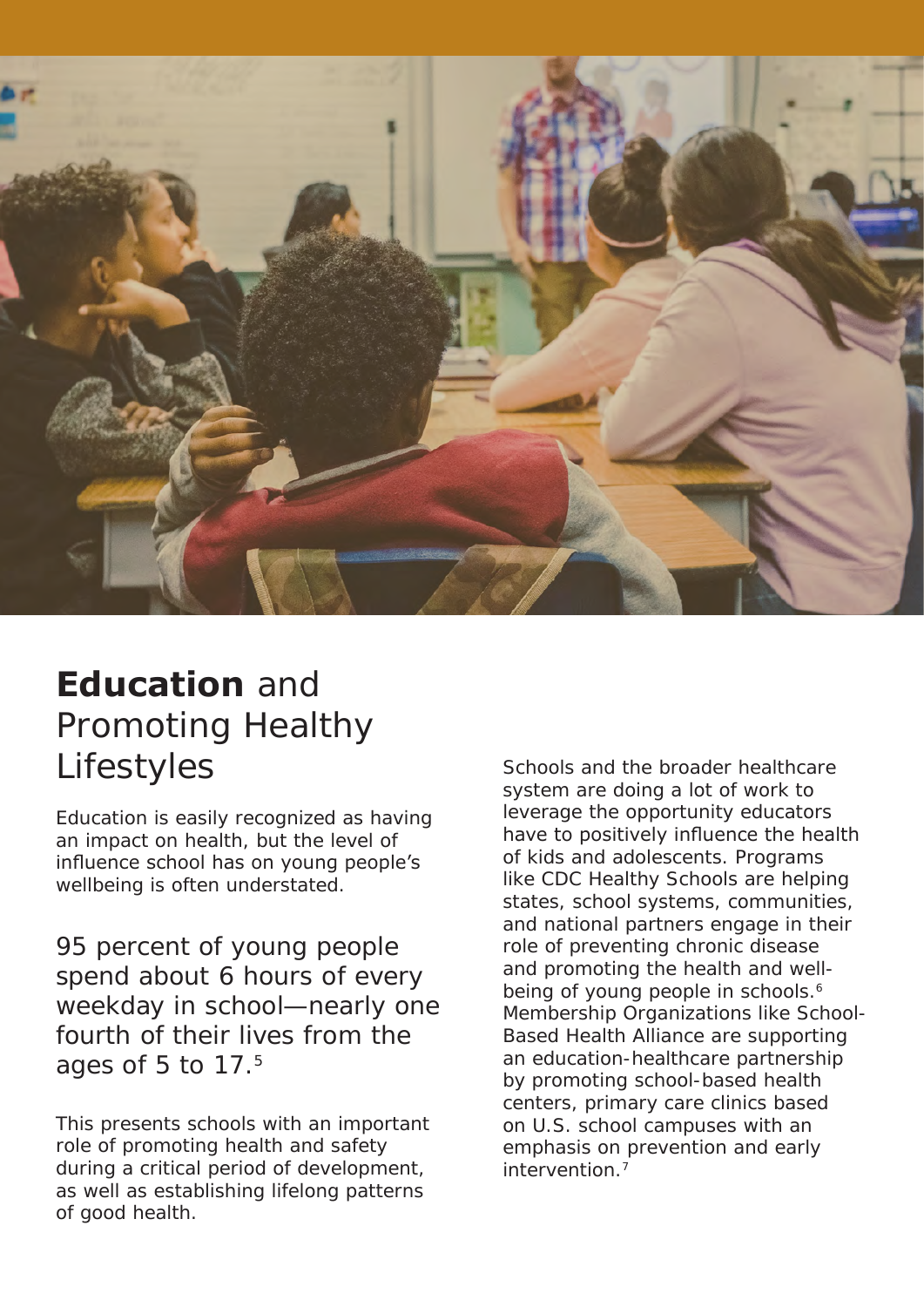## **Energy Providers**  and Health Care

The links between healthcare and the energy sector are often underrepresented in discussions about how to create healthier and safer communities. Secure and reliable electricity supplies are needed for any modern hospital to operate. Temperature controlled supply chains are necessary to deliver food and medicine to communities across the country.

Energy providers are essential in meeting electricity demands, thus contribute heavily to the safety, stability, and overall health of a population.8

The energy sector also has a unique responsibility in managing the byproducts of energy production through ensuring that waste is properly disposed of as not to negatively harm the health of the surrounding environment and populations. In 2014, North Carolina was given a reminder of this responsibility when thousands of tons of coal ash spilled from Duke Energy's Dan River plant, sending toxic chemicals into the drinking water supply for surrounding communities. This incident resulted in years of regulatory battles, eventually ending in a large settlement, an agreement to clean up most of their

coal ash, and Department of Environmental Quality evaluations on each of Duke Energy's plant sites.<sup>9</sup> Finding solutions to dealing with the waste before accidents occur will help protect communities from toxic byproducts while also avoiding additional regulations.

## **Jobs** for a Healthier **Community**

Quality employment and job creation are important building blocks for any healthy community. The prosperity that results from strong economic activity carries numerous benefits to both individual and community health. Higher income and steady employment are positively correlated with better health outcomes, including lower rates of chronic disease, illness, and mortality.<sup>10</sup> Employers also play an important role by negotiating with health plan providers and providing health benefits to their employees.

As of 2019, nearly half of the U.S. population receives employer-sponsored health insurance.<sup>11</sup>

Employers also pay the majority of group health insurance premiums, paying 74% of family coverage group health insurance and 83% of single coverage group health insurance.12

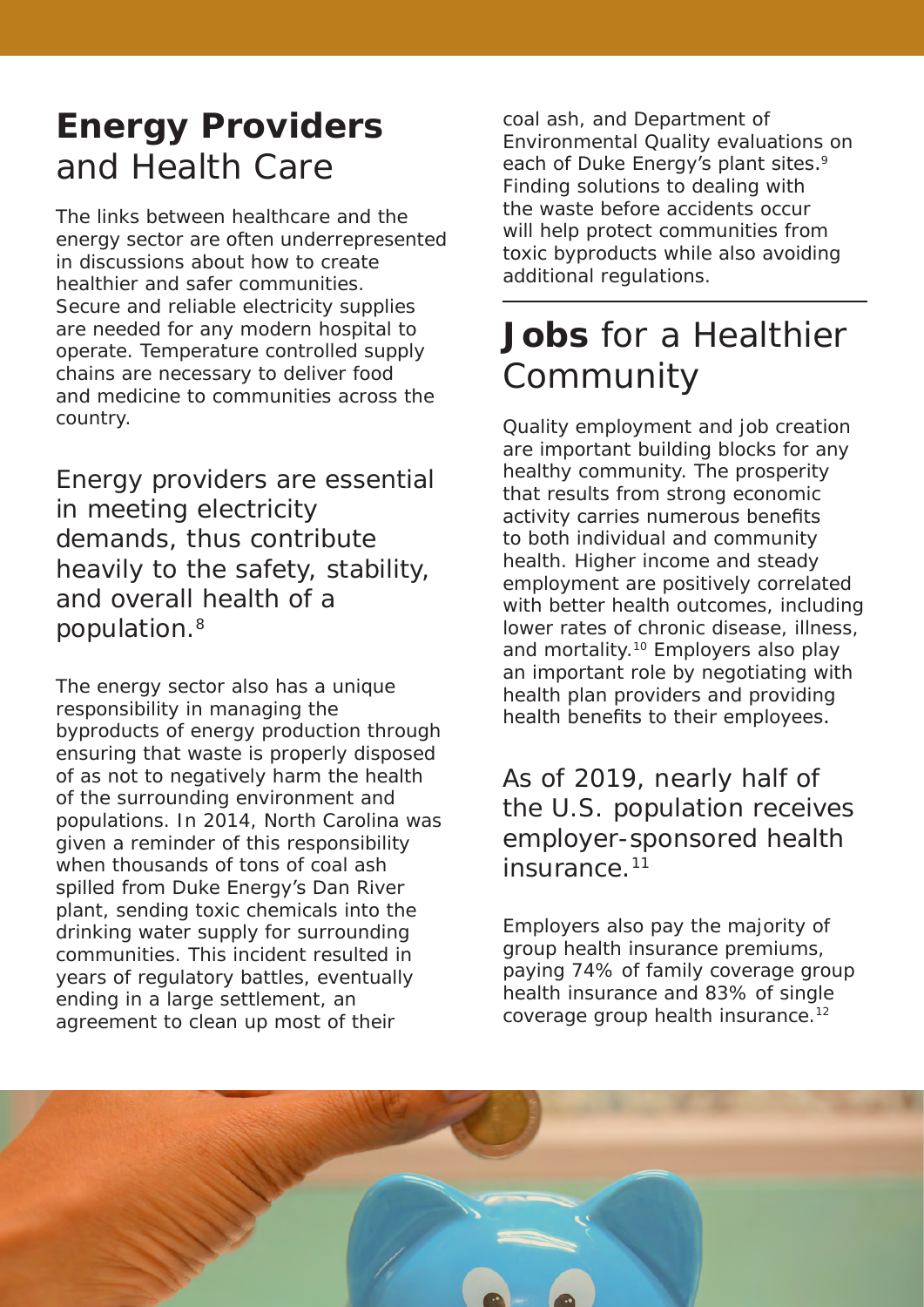

### **Faith-Based Organizations** and Community Health

The relationship between faith-based organizations and healthcare is another understated, yet crucial part of many communities across the country. Churches, Mosques, and Synagogues exist as vessels for bringing people together for positive change and initiatives. This presents faith-based organizations with the opportunity to reach members of the community that seek help with cases of mental and behavioral unrest, which causes often lie in health and environmental factors. In the events where this opportunity is realized, faith leaders can help improve the health of a community beyond just theology.

The Black Church has been particularly engaged in advocating for HIV awareness within the black community.<sup>13</sup>

Black people have the highest rate of HIV infection of any group in the United States, while also being the least likely

to access quality medical treatment for the disease. These disparities outlined the need for preventionbased initiatives goaled at lowering the rates of HIV infection in the black community. Non-profit organizations like the NAACP partnered with thousands of faith leaders across the country to sponsor HIV/AIDS workshops, integrating HIV/AIDS messaging in the worship service, and circulating HIV/AIDS prevention messages through new media such as the websites and social media.14

#### Connecting the Dots

There are many industries and organizations that typically get left out of health care discussions who's understated roles play a large part in influencing community health.

**Bottom Line: Discussing health care as a broader idea that extends beyond primary care providers can help communities leverage industries and organizations that can directly impact health.**